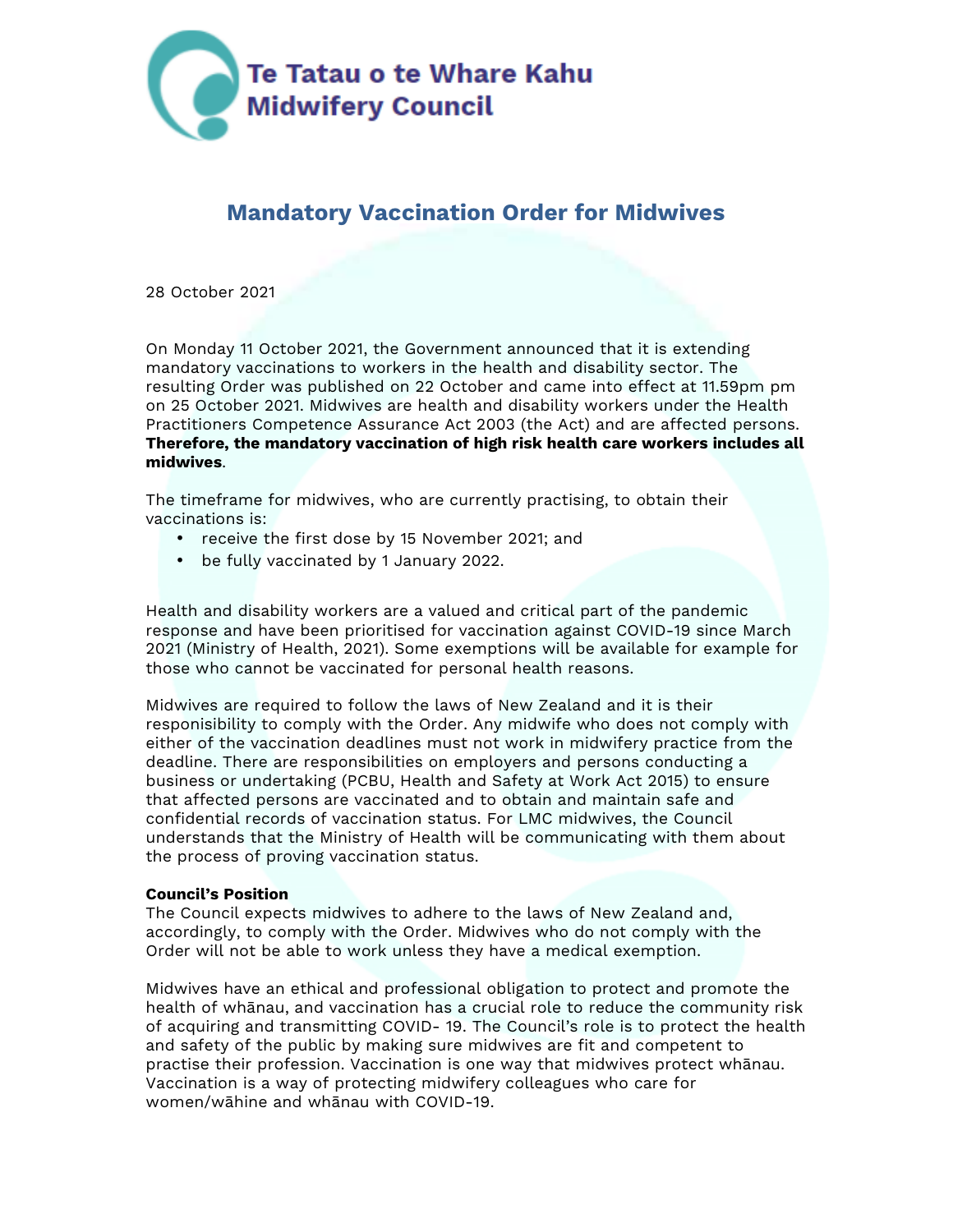The Council expects that midwives will provide women/wāhine and whānau with evidence based advice and information about all vaccinations, not just the COVID-19 vaccination. While the Council actively supports midwives to enable informed decision making and respects the individual's right to have their own opinion, it is the Council's view that there is no place for anti-vaccination messages in professional practice, nor any promotion of anti-vaccination claims on social media or advertising by midwives.

The Council has acted, and will continue to act, if complaints are received about midwives promoting anti-vaccination information or misinformation. Actions taken can include educating the midwife; requiring them to undergo a competence review; or referral to a professional conduct committee to investigate, with the possible outcome being charges laid before the Disciplinary Tribunal.

Regulatory questions and answers (in this section, "vaccinated" means vaccinated against COVID -19)

- **1. Can I work after 15 November 2021 if I am not vaccinated and do not have a medical exemption?**   $N<sub>0</sub>$
- **2. Do I need to advise the Council of my vaccination status?**  No. The Council has no role in monitoring midwives' vaccination status and is not involved in directly investigating or enforcing compliance with this Order. Doing so is the responsibility of your employer and other agencies.
- **3. Can I start work again if I change my mind and seek a vaccination?**  Yes, but you must comply with dose requirements and timeframes. You must also ensure you have a current practising certificate.
- **4. I hold a midwifery practising certificate but work in regulation/education/research/policy. Do I need to be vaccinated?**  Yes, the Order has not differentiated around midwifery place of work or area of practice. It requires **all midwives** to be vaccinated.
- **5. How is the Midwifery Council involved in this Order** This Order has been put in place by the Government, not the Midwifery Council.
- **6. Will the Council cancel my APC or suspend me if I am not vaccinated at the required timeframes?**

No, the Council has processes that it must follow before it suspends a midwife or cancels their APC. The Council understands that some midwives will delay the decision to vaccinate, the key thing is that these midwives do not practise midwifery while they are not vaccinated.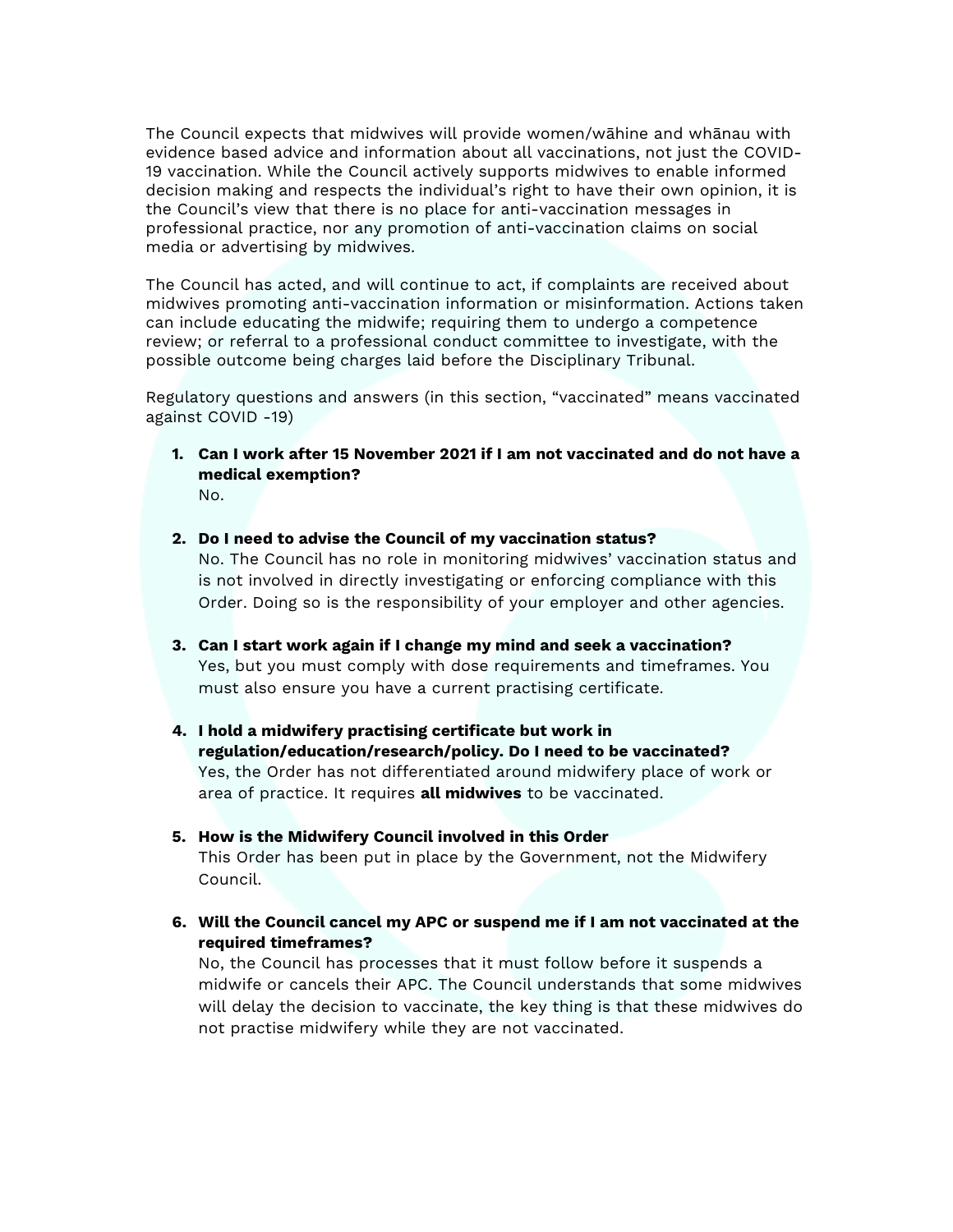## **7. What action can the Council take if it is advised that an unvaccinated midwife continues to practise?**

There are different options open to the Council if it is formally advised that a non-vaccinated midwife continues to practise. This can include taking action under section 69A of the Act to interim suspend a midwife's practising certificate pending prosecution or investigation if the Council is of the opinion that the midwife's conduct poses a risk of serious harm to the public. Each case will be assessed on an individual basis and a decision made before any action is taken and will be investigated in the same way as any other complaint or conviction that is referred to the Council.

**8. If the Council does take action under section 69A of the Act what are the possible consequences?** 

The midwife may be referred to a professional conduct committee for investigation and it is possible that charges may be laid with the Disciplinary Tribunal.

**9. The Order stipulates that a qualified health professional can write an exemption. Can I write an exemption for my own use?**

No, midwives should not write exemptions for their own personal use. Midwives should seek an exemption from their own health care provider.

- **10. Can I write an exemption for wāhine and birthing people in my caseload?**  At this time the Council's position is that writing a vaccination exemption is outside the midwifery scope of practice.
- **11. I am unvaccinated can I remain in practice if I wear PPE and get tested?**  Only if you have a medical exemption that means you do not have to be vaccinated.
- **12. Do I need to tell the woman or birthing person my vaccination status?**  No. But you need to tell your employer or the PCBU.

### **13. Can I refuse to care for a woman who is unvaccinated?**

Midwives may not discriminate unfairly against wāhine, their whānau and colleagues. Midwives, therefore, cannot refuse to care for women who are unvaccinated. Regardless of the context, midwives should ensure that they use appropriate PPE.

**14. I am unvaccinated, what happens if I am called in an emergency by a woman or birthing person?** 

The Council expects that all midwives who are not vaccinated will have made plans with their caseload for transfer of care to another midwife. If whānau call a non-vaccinated midwife in an emergency, then the Council will look at all the circumstances before deciding what action it will take.